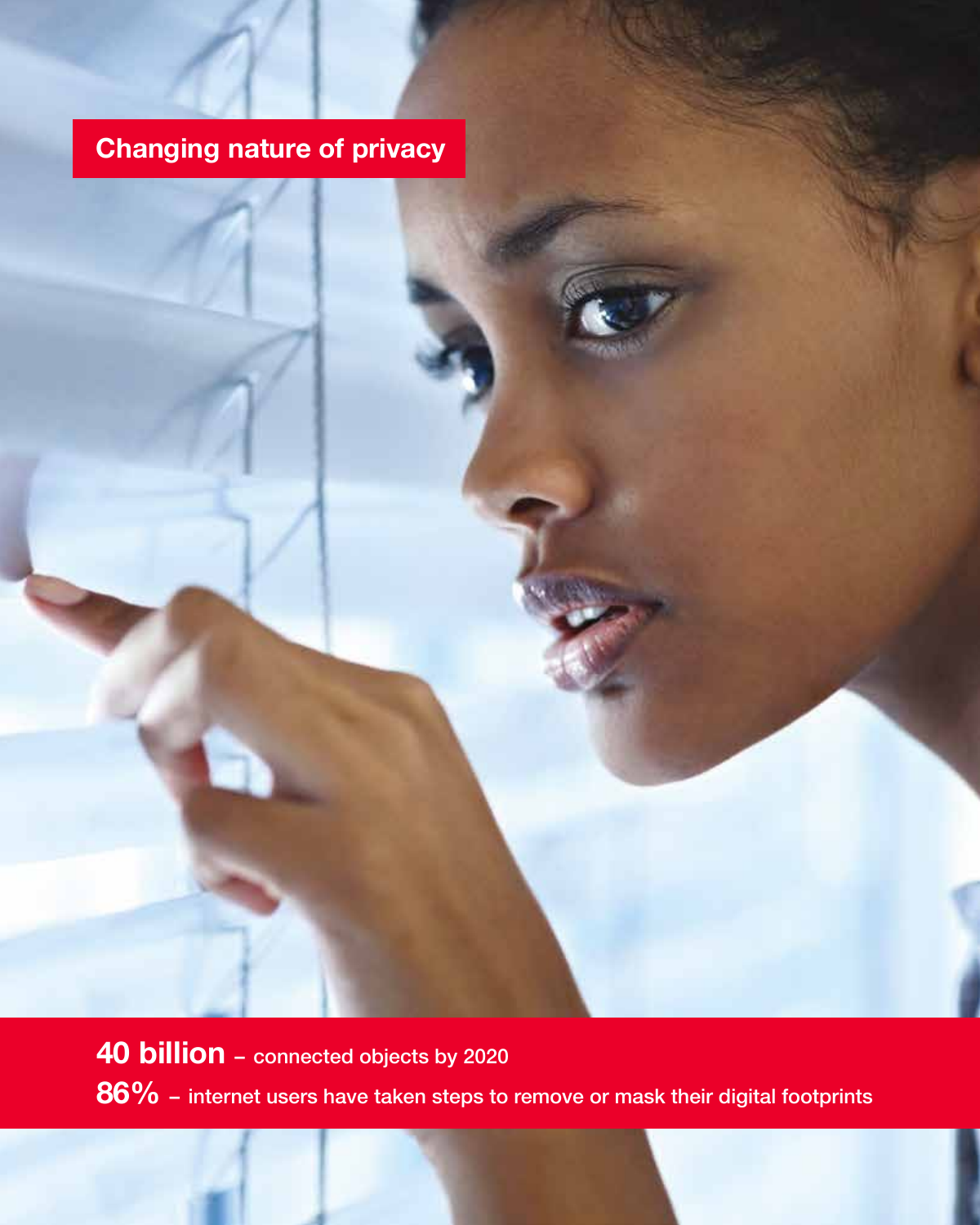# **Changing nature of privacy**

As privacy is a public issue, more international frameworks seek to govern the Internet, protect the vulnerable and secure personal data: The balance between protection, security, privacy and public good is increasingly political.

In 2016 the privacy conversation is still rather low key, a debate taking place in a closed community comprised primarily of academics, lawyers, regulators and security executives. This won't last. The privacy issue will transition from being considered a dry legal matter to one that is more widely understood and debated both commercially and by consumers. The new opportunities presented by big data, balanced with the increasing risk of data breaches, will ensure it climbs up the public agenda, becoming an important political issue along the way.

Currently the main international reference frameworks used for privacy and data protection are the OECD guidelines, the European Union Data Protection Directive and the Asia Pacific Economic Co-operation Privacy Framework. The approach to privacy differs with each organisation; some data protection regimes apply equally to those processing personal data; others apply different rules to specified industries such as the health sector, types of processing entity such as public authorities or categories of information such as data about children.

Up till now, personal data has driven the digital economy but the Internet of Things adds a rich new information source that can be collected, transmitted, and stored online at comparatively little cost. In order to maximise the opportunity this presents, technology companies will have to tread carefully around the privacy issue. Citizens will push back against the notion that their personal data can be used, seemingly without consent or direct benefit, for corporate profit, while governments, increasingly concerned about cyber terrorism, will demand more immediate access to personal data as a matter of national security. The challenge will be to satisfy both requirements, separating the practical from the ideological, while at the same time ensuring longterm profitability. Matters will become even more complicated when the networks are faced with the management of the expected torrent of new data from the myriad 'things' which will soon generate their own puffs of information.

Awareness both of the opportunities and risks this presents is growing as commercial organisations, governments and, increasingly, consumers, all vie to maintain control. Given the global nature of data some suggest the need for international regulation, an independent arbiter that can monitor activity and offer judicial support. But how can this be delivered?

One option put forward by Sir Tim Berners-Lee, the founder of the Internet, is the creation of a 'Magna Carta for the Web', to ensure the Internet remains open and neutral by enshrining key principles in a global constitution. He states there is a need to *"hardwire the rights to privacy, freedom of expression, affordable access and net neutrality into the rules of the game,"* and warns that if we are not careful, lack of awareness and general apathy might lead to a gradual erosion of the right to privacy by large organisations. Action should be taken to prevent this.

# *Technology companies will have to tread carefully around the privacy issue.*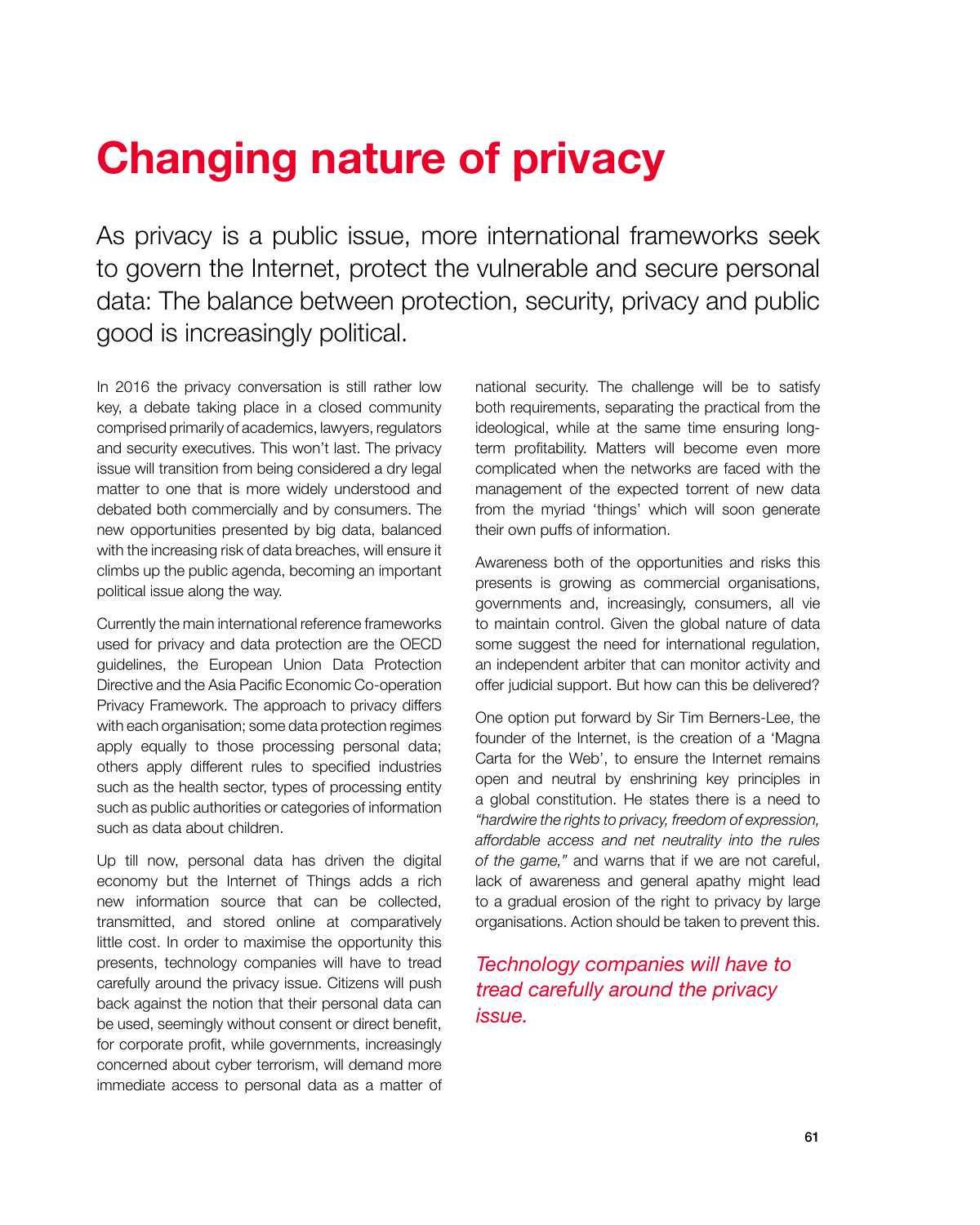### **Data revolution**



So something needs to be done but there is a lack of agreement about what this should realistically be; in 2015, the result of this impasse seems to be inactivity. Research by UNCTAD found that by 2013 only 107 countries had developed legislation to secure the protection of data and privacy, while another 33 draft bills were pending enactment. Many of those privacy laws have been developed on an ad hoc basis and are often bitty, disjointed and unable to keep up with the very technology they are designed to influence.

Meantime, technology is driving relentlessly onwards, and we are now witnessing the emergence of new business models designed to circumvent third parties and put the individual back in control of their personal data. Tech companies now provide consumers with increased encryption options thus absolving themselves, to some extent, of the responsibility of data protection. This has created problems for law enforcement agencies as end-to-end encryption makes it impossible for the companies that process or carry the data to unscramble it. Despite this, it is becoming the norm, e.g. IBM has licenced its server chip technology to Chinese manufacturers in a way that gives them control over encryption.

The implication is that huge swathes of the Internet can now "go dark". This presents a huge challenge for many of the established Internet business whose default model is based mining and repackaging data. Separating them from the sources of supply also challenges the assumption that the organization should be the natural and legitimate point of ownership and control of personal data.

Lack of understanding amongst politicians is delaying much needed privacy regulation that should protect both consumers and business. Perhaps particularly challenged as to how to respond are emerging markets, where the Internet take up was initially slow. Mobile technology has meant connectivity has risen exponentially and legislators are having difficulty in catching up. The UNCTAD report showed that out of 38 countries in Africa, Asia, Latin America and the Caribbean, 75% of government representatives have difficulties in understanding the legal issues related to privacy. This figure was reduced to 68% when understanding cyber crime.

# *Huge swathes of the Internet can now "go dark".*